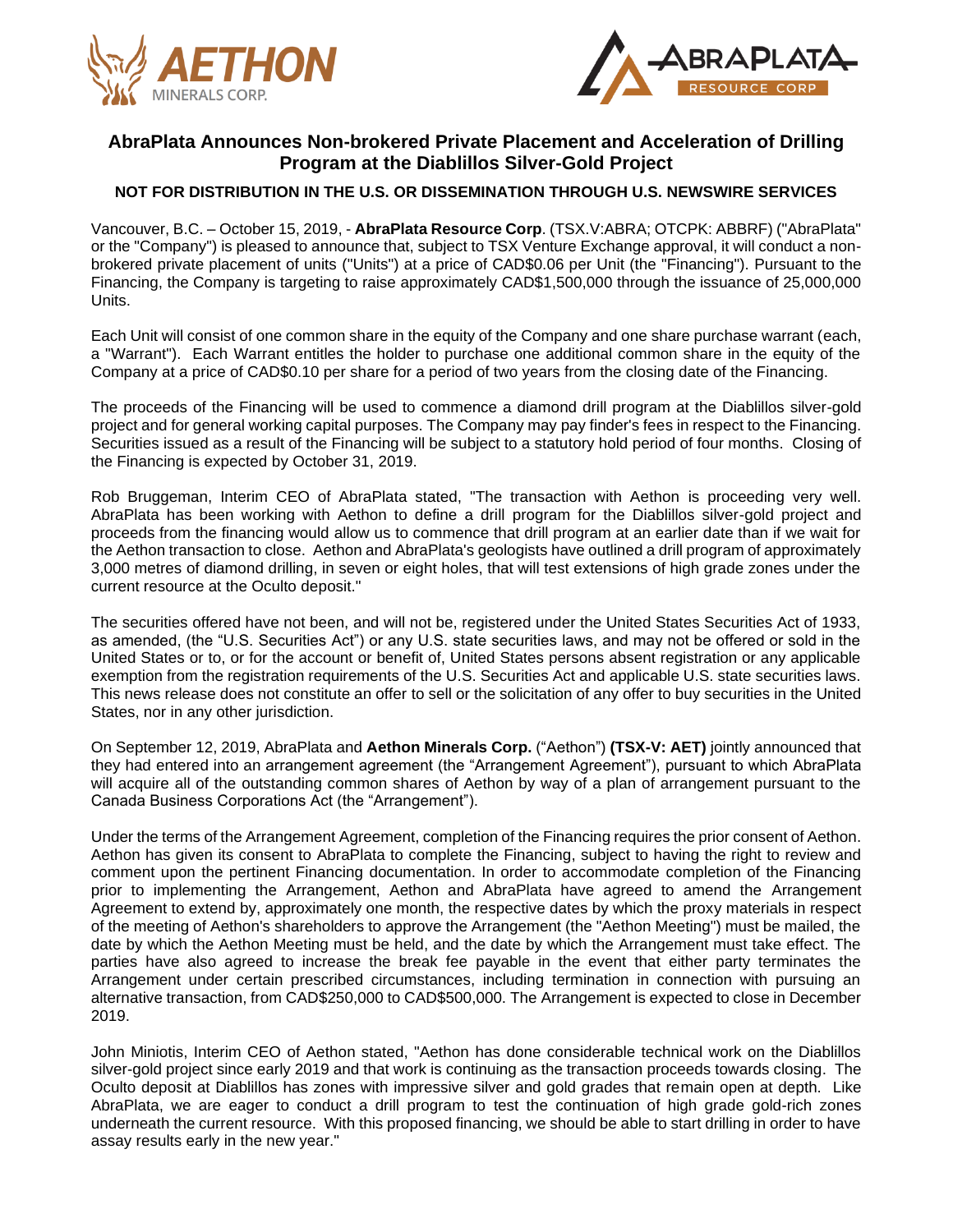#### **About AbraPlata**

AbraPlata is focused on exploring and advancing its flagship Diablillos silver-gold property, located in miningfriendly Salta province, Argentina. Diablillos has an Indicated Mineral Resource containing 80.9M oz silver and 732k oz gold. AbraPlata also owns the highly prospective Cerro Amarillo property with its cluster of five mineralized Cu-(Mo-Au) porphyry intrusions located in a mining camp hosting the behemoth El Teniente, Los Bronces, and Los Pelambres porphyry Cu-Mo deposits. As well, AbraPlata is exploring Aguas Perdidas, its wholly owned Patagonia-style epithermal Au-Ag property. AbraPlata is based in Vancouver, Canada, and is listed on the TSX-V under the symbol "ABRA".

#### **About Aethon Minerals**

Aethon Minerals is a mineral exploration company focused on creating shareholder value. Aethon has a large prospective land position consisting of over 100,000 hectares along prolific mining belts located in the Antofagasta and Maricunga regions of northern Chile. The Company has an earn-in agreement with option to joint venture with Rio Tinto on the Arcas project in Chile, whereby Rio Tinto can fund up to US\$25 million in exploration expenditures to earn up to a 75% interest in Arcas. Aethon believes it is uniquely positioned for growth and is actively pursuing selective exploration-stage growth opportunities. Aethon is based in Toronto, Canada, and is listed on the TSX-V under the symbol "AET".

For further information please contact:

John Miniotis **No. 2018 Rob Bruggeman** Interim Chief Executive Officer **Interim Chief Executive Officer** Aethon Minerals Corp. **Abraic Corp.** AbraPlata Resource Corp. jminiotis@aethonminerals.com rob@abraplata.com

Tel: 416-306-8334 Tel: +1 416-884-3556

## **Qualified Person**

All scientific and technical information in this news release has been approved by Willem Fuchter, PhD PGeo, director of AbraPlata and a qualified person as defined by National Instrument 43-101.

## **Cautionary Statements**

Neither the TSX Venture Exchange nor its Regulation Services Provider (as that term is defined in the policies of *the TSX Venture Exchange) accepts responsibility for the adequacy or accuracy of this news release.*

This press release contains "forward -looking information" within the meaning of applicable Canadian securities laws. Any statements that express or involve discussions with respect to predictions, expectations, beliefs, plans, projections, objectives, assumptions or future events or performance (often, but not always, identified by words or phrases such as "believes", "anticipates", "expects", "is expected", "scheduled", "estimates", "pending", "intends", "plans", "forecasts", "targets", or "hopes", or variations of such words and phrases or statements that certain actions, events or results "may", "could", "would", "will", "should" "might", "will be taken", or "occur" and similar expressions) are not statements of historical fact and may be forward-looking statements. Forward-looking information herein includes, but is not limited to, statements that address activities, events or developments that Aethon and AbraPlata expect or anticipate will or may occur in the future, including statements with respect to the Financing and the Arrangement and the likelihood that the Financing will close and that the Arrangement will be consummated on the terms and timeline provided herein or at all.

In respect of the forward-looking statements and information concerning the likelihood that the Financing and the Arrangement will be consummated, Aethon and AbraPlata have provided such statements and information in reliance on certain assumptions that they each believe are reasonable at this time, including assumptions as to the ability of AbraPlata to complete the Financing, the ability of the parties to receive, in a timely manner and on satisfactory terms, the necessary regulatory, court, stock exchange and shareholder approvals where applicable; the ability of the parties to satisfy, in a timely manner, the other conditions to the completion of the Arrangement; general assumptions respecting the business and operations of both Aethon and AbraPlata, including that each business will continue to operate in a manner consistent with past practice and pursuant to certain industry and market conditions; and other expectations and assumptions concerning the Arrangement. Although Aethon and AbraPlata believe that the expectations reflected in these forward-looking statements are reasonable, neither Aethon nor AbraPlata can give assurance that these expectations will prove to have been correct, that the Financing and the Arrangement will be completed or that they will be completed on the terms and conditions contemplated in this press release.